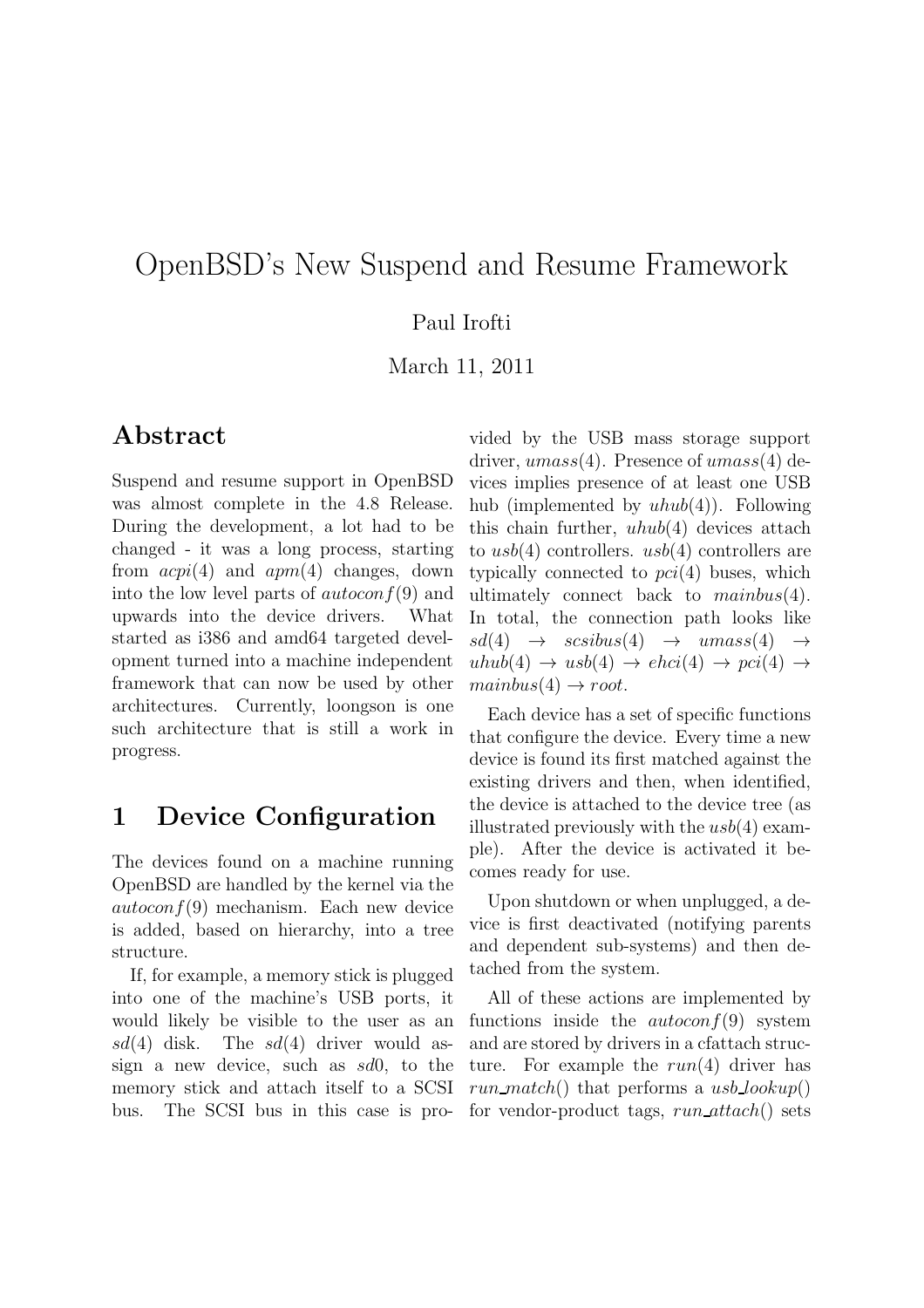up the device capabilities and fetches the required interfaces, run activate() handles the activate and deactivate cases and finally run detach() marks the interface down and frees the RX and TX rings.

When a machine is suspended, most of its hardware gets powered off and the critical parts are moved into a lower power state. This allows them to do the minimum amount of tasks necessary for saving the system state and signal the machine to wake-up when requested.

Thus the best place for drivers to process the suspend and resume signals would be inside their activate functions, similar to the activate/deactivate logic.

### 2 Activate functions

In order to be able to process suspend and resume signals from inside the driver's activate function the *autocon*  $f(9)$  architecture needs to be expanded to act upon such events by broadcasting them down the device tree.

The config family functions (attach, detach, activate and deactivate) now have a new member called  $config\_suspend()$  that will signal the driver with a suspend or resume action, depending on what the caller requested.

The *config\_activate\_children*() function also needs to be enhanced by expanding it for the new use cases. The function will call  $config\_suspend(dev, action)$  while it iterates through the device's children. If one refuses to suspend, the function will try to resume the previous devices in an attempt to restore the system state and signal the error.

After that it becomes the work of the drivers to do the proper thing upon suspend and resume. Some hardware is more robust than others, in that the documentation isn't flawed and does what the power management section says it does; others can't be trusted and the kernel driver needs to save as much state in software as needed to restore it upon resume.

Extended tests on multiple configurations and machine types ensured that the drivers for poorly documented hardware became more robust and stable by discovering new registers that needed to be saved and uncovering a proper flow in which the suspend and resume actions needed to take place.

Quiesce Some devices need to be notified beforehand about suspending in order to finish or stop currently running jobs. The context in which these tasks are handled is very important. To do this, some drivers require enabled interrupts, a running clock and the ability to be provided longer hardware response delays (to handle possibly long-running tasks such as disk I/O).

For such devices, the drivers can receive another action in their activate function - QUIESCE. The term is mainly used in literature concerning storage and databases; it describes the action of pausing or modifying a given process so that data consistency can be achieved.

Tasks might consist of finishing the current disk I/O, dumping audio buffers, video handling for VT switching out of X, waiting for other dependent operations to succeed and any other actions the driver should undergo while the machine is in a 'normal' running state.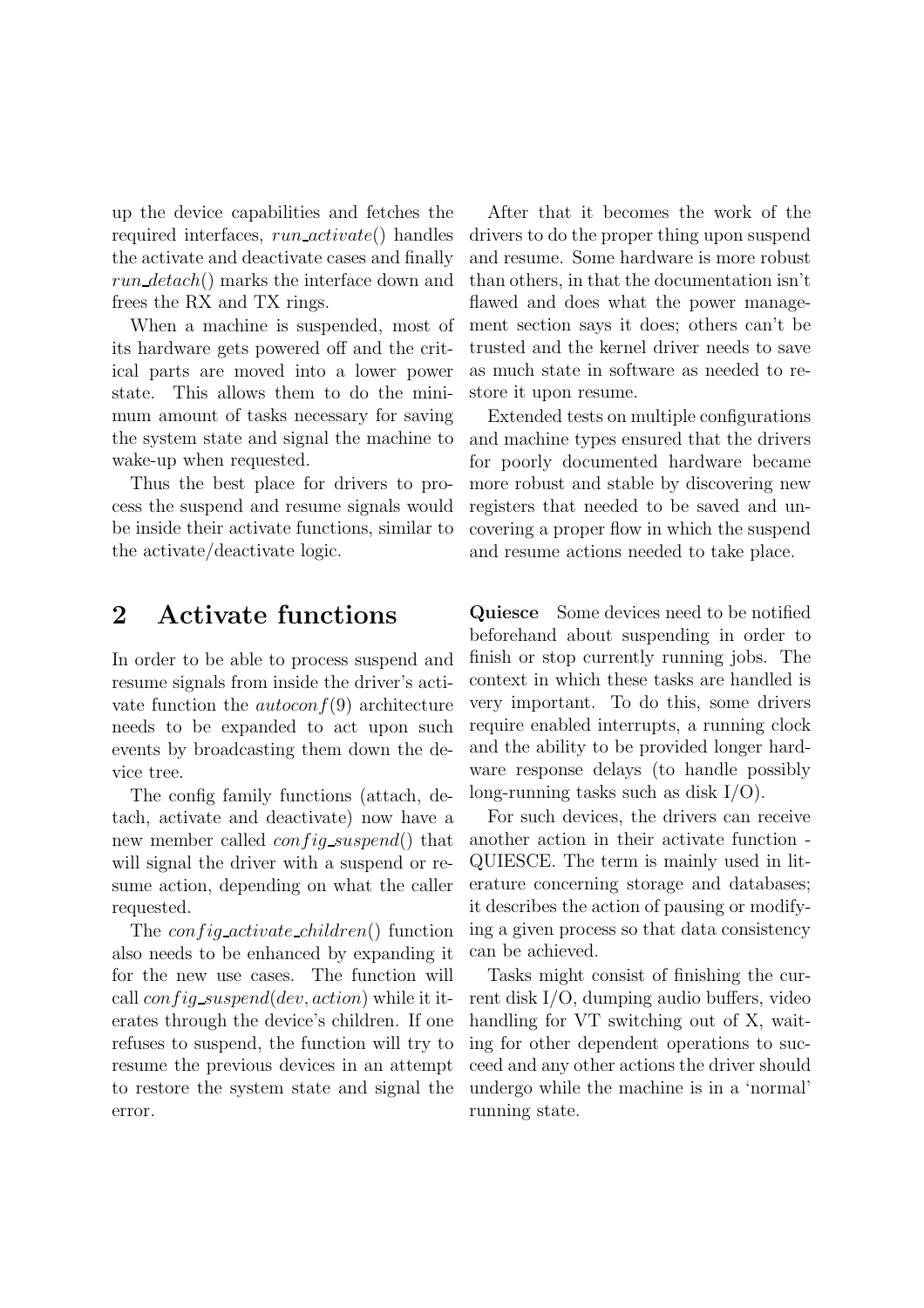# 3 APM and ACPI

With a driver framework and a way to properly signal the devices, from a hierarchy and action point of view, the machine independent kernel implementation is complete. The rest is up to the machine's power management capabilities. Currently there are two ways of putting a machine in a low power state: APM and ACPI.

### 3.1 APM

Most architectures give almost complete responsibility to the hardware or the BIOS [3] to handle the machine specific tasks for suspend and resume. This results in very little work on the operating system side of things.

In this case a userland daemon polls events from the user and hands them to the kernel for processing. With the old suspend framework this included handling some specific tasks that needed to be done by devices found on the given architecture. This was simplified and moved in the machine independent part of the kernel.

The code flow for most of the APM architectures is now very similar and easy to maintain because of that. It usually boils down to the following actions:

#### On suspend

- wsdisplay\_suspend() suspend the console display
- buf q\_quiesce() prevent any new I/O from reaching disk devices
- config\_suspend( $\text{QUIESCE}$ ) start broadcasting the quiesce message to the device tree so that their activate

functions can stop the current operations

- $splhigh()$  set the system priority level to high, blocking all hard and soft interrupts
- disable intr() low level system specific instructions to disable all interrupts
- config\_suspend( $SUSPEND$ ) now it is safe to call the specific suspend code for the drivers
- sys\_platform  $\rightarrow$  suspend() almost done, only the low level platform specific parts need to be executed before the system is fully suspended; this is also the place where wake-up triggers are set, such as power buttons, network cards, special keyboard events, etc.

#### On resume

- sys\_plat form  $\rightarrow$  resume() when a wake-up event is received the system awakes by first doing the low level platform specific parts (e.g. resetting the proper power plane and powering the CPU and the fans)
- config\_suspend( $RESUME$ ) while the interrupts are still disabled signal the drivers to restore state and reinitialize the needed registers
- enableintr() call the low level instructions set to permit all interrupts
- $splx()$  restore the system priority level prior to going to splhigh() on suspend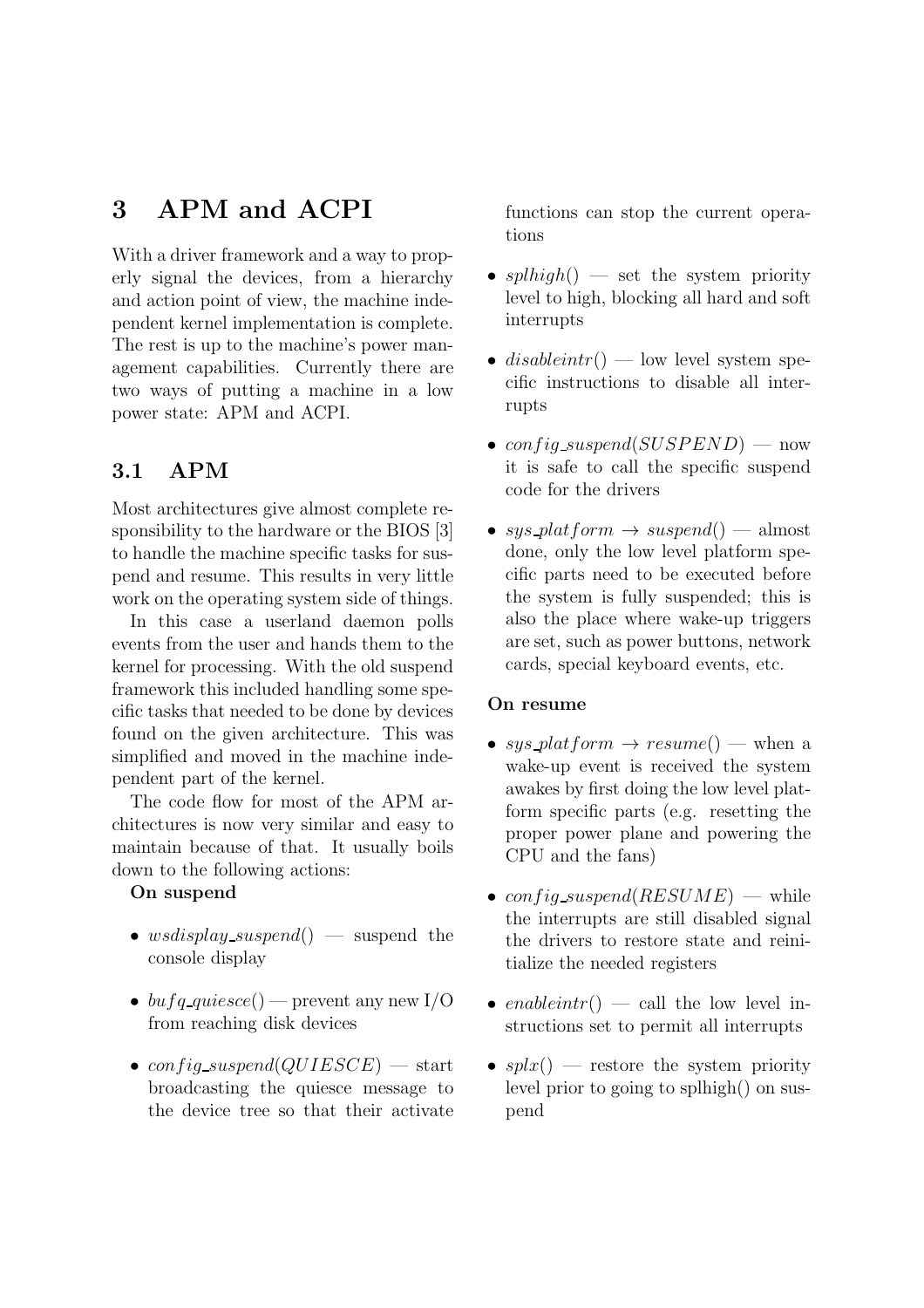- buf q\_restart() restart the buffer queue mechanism, allowing I/O
- wsdisplay\_resume() turn on the console display

### 3.2 ACPI

OpenBSD has its own ACPI [1] implementation. The only other open source alternative which most operating systems are using is Intel's ACPICA [2]. There is also a third closed-source implementation used in Microsoft Windows.

ACPI treats things differently than APM. It acts like a bridge between the BIOS and the operating system allowing a lot of flexibility and giving almost full control to the latter.

This makes the implementation more complex and thus increases the machine dependent part of the code. The kernel must take care of everything, from setting up its own resume trampoline (containing the real-mode  $\rightarrow$  protected-mode switch), to making sure the suspend lamp is blinking.

All of this relies in the end on specific AML methods that should be implemented according to the ACPI specification. AML is the language in which the specification is implemented for a particular machine. The code differs a lot between models even from the same manufacturer, so the kernel can only make use of the methods from the specification and create special productspecific drivers for quirks and documentation violations (which are encountered frequently).

The ACPI sub-system follows the same logic flow as APM. It creates a fake APM

notification ioctl, *acpiioctl*(), that handles the same commands as a regular APM machine. In case the user requests the machine to be suspended, an ACPI task is added that calls  $acpi\_sleep\_task()$  which puts the system in S3 (suspend to RAM).

The transition from S0 (normal operation state) to S3 looks something like this:

- $acpi\_sleep\_task(S3)$  checks if there's been a state transition requested and if not proceeds to update runtime information like battery life
- $acpi\_sleep\_mode(S3)$  handles state changes, in case of suspend it sets up the sleep state and then calls the machine dependent parts to finish the switch to S3
- acpi\_prepare\_sleep\_state( $S3$ ) this is almost identical to the APM suspend flow described earlier with a few ACPI specific tasks in-between:
	- TTS method AML method that transitions the machine to a given state and should be called before notifying the devices about suspending
	- PTS method AML method that prepares the machine to sleep and should be called after the devices were notified about the suspend transition.
	- SST system status indicator used to reset the lights to show that the platform is in a suspended state (e.g. blinking moon or LED, or other visual indicator)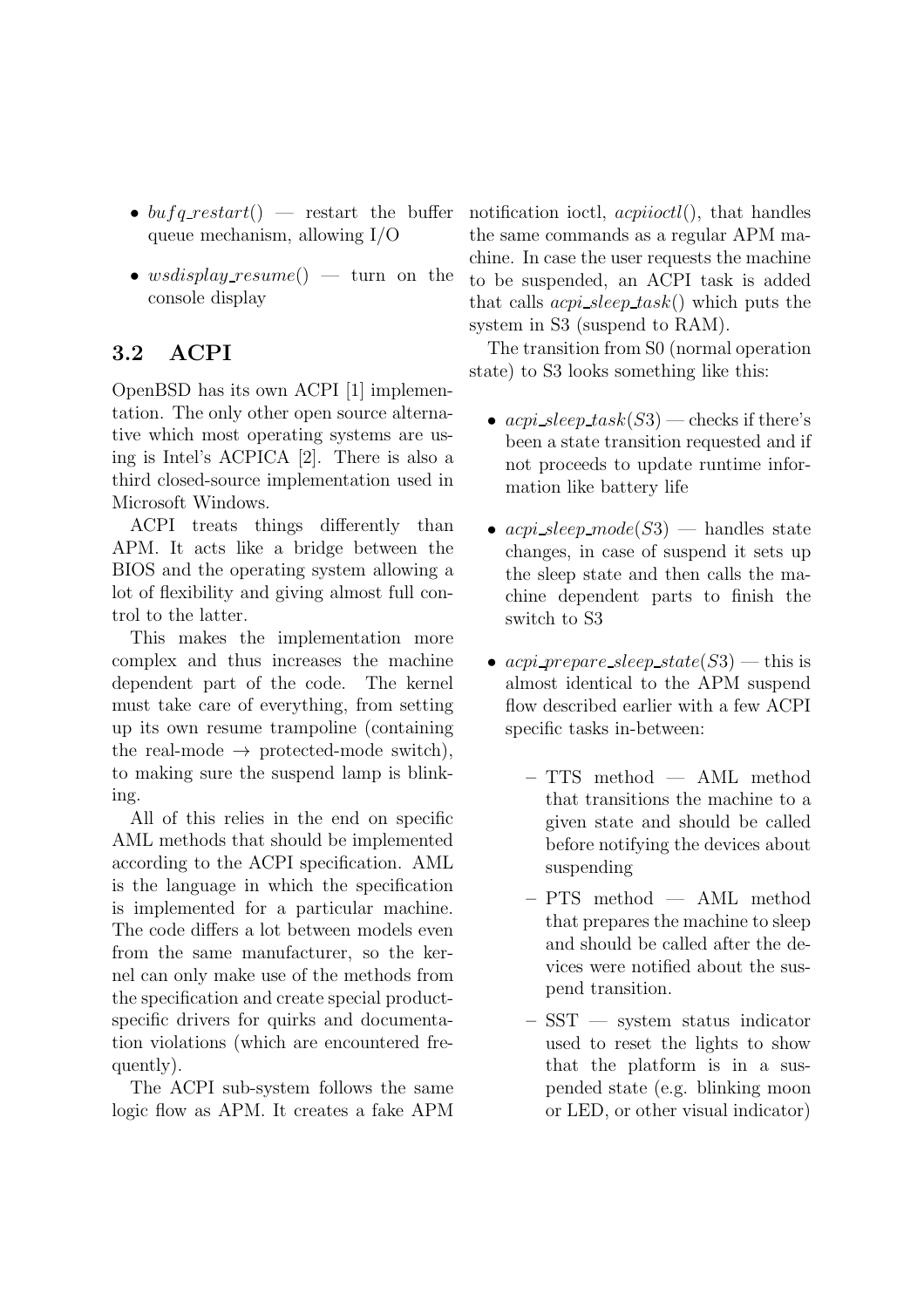- GTS method AML method that permits the ACPI system firmware to perform any required system specific functions prior to entering S3
- PM registers set the power management registers accordingly
- GPE wake registers make sure all wake signals are enabled
- $acpi\_sleep\_machdep(S3)$  go to the machine dependent code and execute the required suspend tasks
- acpi enter\_sleep\_state( $S3$ ) in the end do the last bit of fiddling with ACPI specific power management registers and finally suspend the whole system

On resume the system starts from an ACPI trampoline that runs in real-mode. Here the video is reenabled, then the system goes to protected mode and enables paging, afterwards the saved CPU registers are restored and a jump is taken to the point where the system left off in the ACPI code during suspend.

Besides the actions described in the APM case, the resume path takes care of the following ACPI specific tasks:

- clearing of resetting the ACPI PM registers
- calling specific AML methods to transition back to S0
- reseting the system status indicators
- enabling the runtime GPEs (events that are used to indicate something of

interest to the ACPI subsystem took place, like a lid closing, a power button press, etc)

### 4 Issues

There are still some issues in the current framework that are due to poor documentation or the lack of it altogether.

The ACPI specification is not followed by most vendors. It seems it is just a point of reference at best. Some machines call magic CMOS methods to do stuff and create stubs for the related specification methods. Worse yet, there are different AML methods pending on ACPI heuristics done by the system to determine which operating system is running. This is why OpenBSD has to register as Windows to the BIOS in order to get the proper methods since many implementations will provide empty or broken methods for other operating systems.

Hardware documentation is an old topic but also relevant in this case. Most of the development for some devices has been a "hide and seek" process with the device registers in an effort to find out which ones to save, which bits to set and in what order.

Another challenging issue was video reposting (reinitialization on resume). Some video cards need to be reenabled from realmode on resume. Others require the entire BIOS video code to be executed, thus a real-mode emulator was added to the kernel and the BIOS code is now mapped and ran through it at resume time.

The best case scenario is represented by some video cards that don't need any work outside their regular driver activate functions. And then there's nVIDIA cards that